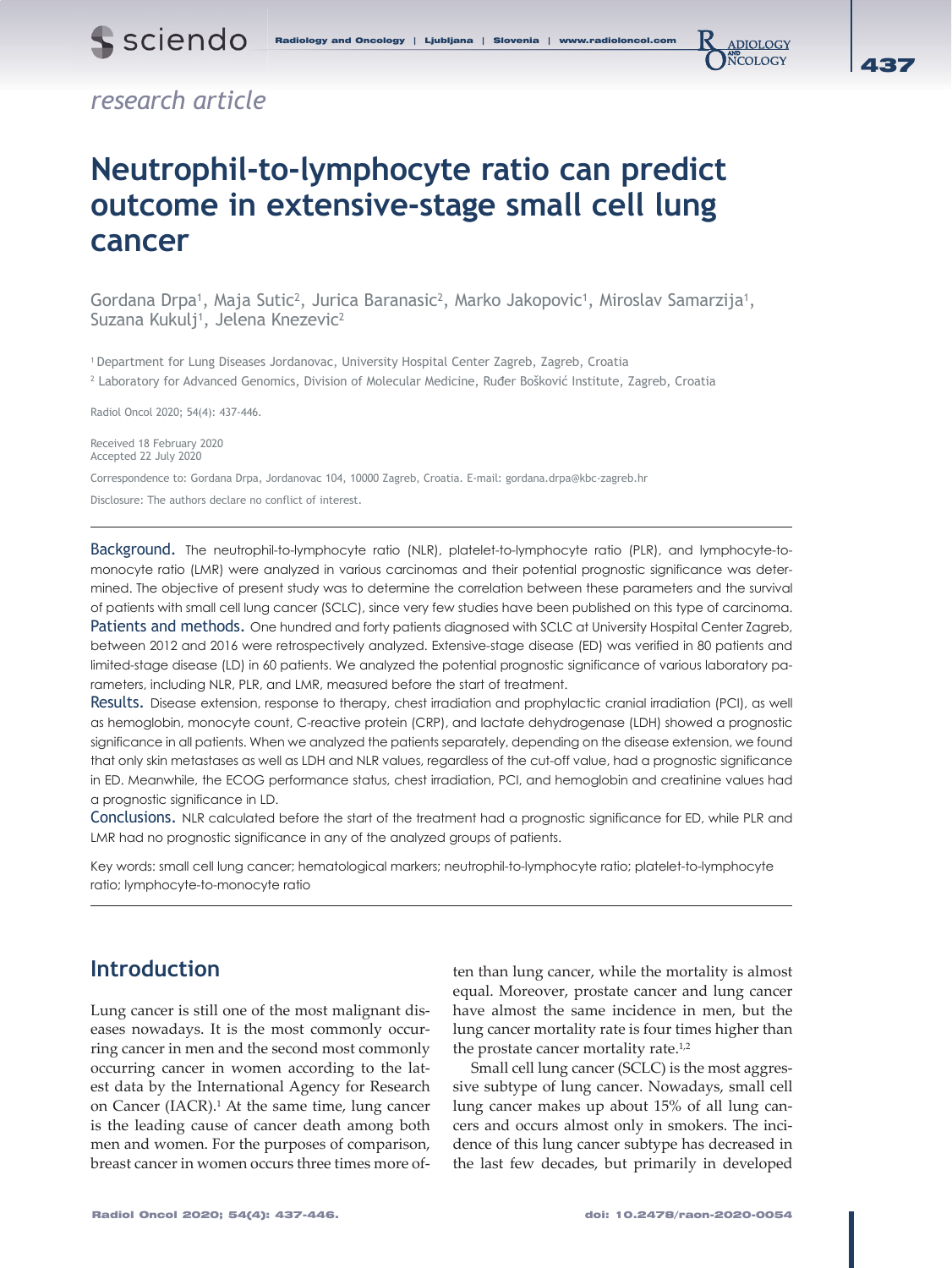countries.3,4 There are no global data on SCLC prevalence. In Croatia, there are no separate data on SCLC either, and the available epidemiological data relate to lung cancer as an entity. In the last twenty years, a slight reduction in the share of SCLC in relation to the total number of lung cancer patients has been observed at our institution, which is the largest thoracic oncology center in the country.

According to literature there are differences in survival rates for various tumors, including small cell lung cancer, depending on ethnic origin.<sup>5</sup> Therefore, the results of epidemiological and clinical studies in one geographic area are not applicable to some other geographic areas.

The main characteristics of small cell lung cancer are its rapid growth and early spread to distal body parts. This is the reason why in most cases this carcinoma is diagnosed late, when metastatic disease has already developed.6 Surgical treatment is therefore rarely possible, but in the last few years it has been recommended for certain patients with early-stage disease.7 Before the introduction of platinum-based antineoplastic drugs for the treatment of malignant disease, the median survival of patients diagnosed with small cell lung cancer was two to three months.<sup>8,9</sup> The survival rate has increased four to five times with chemotherapy, but for most patients with extensive-stage disease it does not exceed ten months. In fact, this tumor is extremely chemosensitive and usually responds to chemotherapy very well. However, it recurs very rapidly and most patients die after a relapse. Despite numerous clinical trials, progress in the treatment of small cell lung cancer has been modest. However, as treatment of limited disease (LD) became more successful with the introduction of thoracic radiotherapy and prophylactic cranial irradiation (PCI), concurrent chemoradiotherapy has been a standard in the treatment of LD for a long time now.<sup>6</sup> The optimal radiation therapy protocol has remained controversial until this day, although it has been established that there are no differences in either survival or toxicity between hyperfractionated and normofractionated radiotherapy.10,11 The application of consolidation radiotherapy in selected patients with extensive-stage disease (ED) and a good initial response to chemotherapy have partly contributed to the improved survival rate, but application has been very inconsistent.12,13 Immunotherapy has resulted in significant progress in the treatment of numerous malignant diseases, including nonsmall cell lung cancer (NSCLC). Expectations for the treatment of small cell lung cancer were high

as well. For the time being, adding checkpoint inhibitors to first-line chemotherapy in ED has resulted in a slight increase of overall survival and progression-free survival, but the results are far from expected.14-16

It is well known that infection and deregulated inflammatory response are associated with the occurrence and progression of almost all chronic diseases, including cancers.<sup>17</sup> In the last few decades, a great number of researches investigating the role of different inflammatory markers in cancer development and outcome have been published.<sup>18-20</sup> Usually the investigated inflammatory markers include C-reactive protein (CRP), lactate dehydrogenase (LDH), erythrocyte sedimentation rate, platelet (Pc) and neutrophil counts.21-23 In most cases, it has been found that elevated levels of these parameters are associated with poorer outcome of various cancers, including small cell lung cancer.<sup>24,25</sup> On the other hand, the lymphocyte count reflects the immunological status of a host, thus a low lymphocyte count is a predictor of poorer outcome.26 The prognostic value of combinations of these and other parameters has also been extensively investigated. Among them, the neutrophil-to-lymphocyte ratio in various chronic diseases, including numerous malignant diseases, has been investigated the most.27-29

In this study, we have investigated CRP, LDH, Pc, hemoglobin (Hb), creatinine, neutrophil-tolymphocyte ratio (NLR), platelet-to-lymphocyte ratio (PLR), and lymphocyte-to-monocyte ratio (LMR) and their impact on the outcome of patients with SCLC. To the best of our knowledge, this is the first study carried out exclusively on a European population which investigated the prognostic significance of all three mentioned ratios in patients with limited-stage and extensive-stage small cell lung cancer.<sup>29-31</sup>

### **Patients and methods**

### **Patients**

For research purposes, we analyzed the medical records of 438 patients diagnosed with small cell lung cancer admitted to the University Hospital Center, Department for Lung Diseases Jordanovac between 2012 and 2016. We included only patients whose disease was verified by histopathological analysis and who had undergone first-line chemotherapy or chemoradiotherapy. Some additional criteria needed to be met in order to be included in the research: documented laboratory test results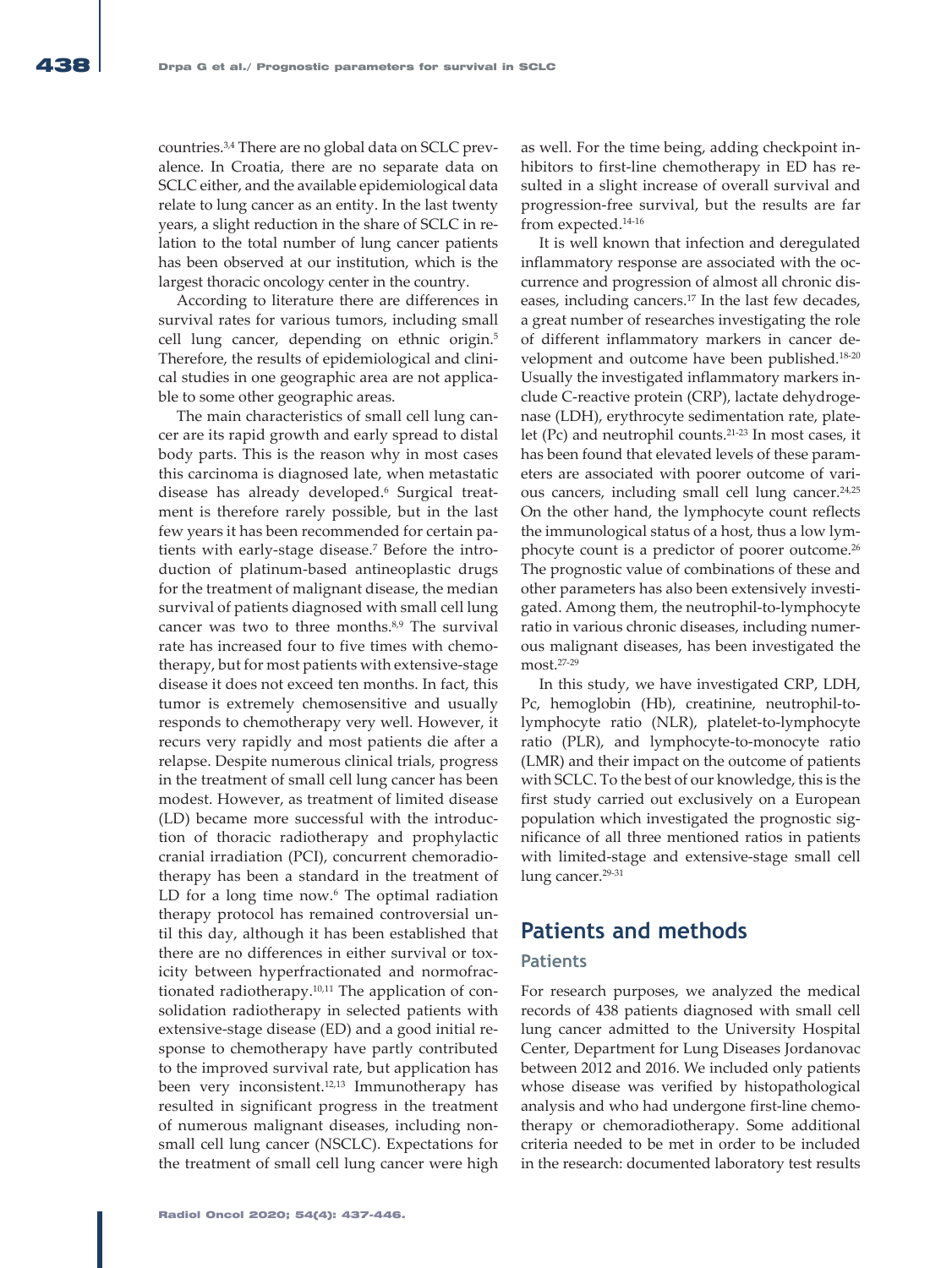with the investigated parameters measured up to three weeks before the first chemotherapy, as well as data on performance status, follow up, and outcome. The following patient categories were excluded from further research: surgically treated patients, patients with combined small cell lung carcinoma, patients with one or more synchronous tumors, patients who received no therapy, patients without the required medical records, and patients lost to follow-up. After exclusion of the mentioned groups, 140 patients remained who met all the required inclusion and exclusion criteria for further investigation. Out of the total number of patients, 80 were diagnosed with extensive-stage disease and 60 with limited-stage disease. The patients' performance status was measured before the start of the treatment and defined according to the Eastern Cooperative Oncology Group Performance Status (ECOG) scale.32 Regarding the ECOG status, the patients were divided into two groups: good ECOG status (0–1) and poor ECOG status (2–3).

All patients underwent a thoracic and abdominal computed tomography (CT) scan before the start of the treatment. Skeletal scintigraphy was done only in cases with a clinical indication, because it was not routinely performed at our Department. The same applied to brain CT scanning. Disease extension was defined according to the staging system established by the International Association for the Study of Lung Cancer (IASLC) in 1989, which divides SCLC into two stages, "limited-stage disease" and "extensive-stage disease".<sup>33</sup> The patients underwent follow-up chest X-ray scans after every two chemotherapy cycles. A follow-up CT scan was performed after the treatment was completed, especially in cases of initial limited-stage disease. Regression of a primary tumor and metastasis or stable disease was marked as response to therapy what was in fact disease control after initial therapy, whereas progression of the disease was marked as no-response. Response to therapy was assessed radiologically and clinically (*e.g*., if a patient had subcutaneous metastases or palpable lymph nodes in a region which had not been examined by CT).

In our institution, patients usually receive 4–6 cycles of the first-line platinum-doublet chemotherapy. Patients who received a minimum of two and a maximum of six cycles of the mentioned chemotherapy, with or without radiotherapy, were included in the study. A concomitant or sequential radiotherapy protocol was carried out, primarily in patients with limited-stage disease or as palliative treatment in patients with extensive-stage disease and a good response to chemotherapy. Prophylactic cranial irradiation was mainly performed in patients with limited-stage disease.

### **Data collection and ethical consideration**

Data were collected by using the electronic information database, based on good clinical practice and complying with international standards including the Helsinki Declaration on Patient Safety. We obtained approval for data collection and analysis by the Ethics Committee of our institution. Since this was a retrospective study, informed consent was not required.

Demographic, laboratory, cytological, histopathological, clinical, and treatment data were collected on the patients included in the study. Laboratory test results obtained shortly before the start of treatment, that is, a maximum of three weeks before the first chemotherapy, were included in the study. Among all the hematological results, the following parameters were analyzed: leukocyte count, lymphocyte count, neutrophil count, monocyte count, platelets, hemoglobin, CRP, creatinine, and LDH. The neutrophil-to-lymphocyte ratio was calculated by dividing the total neutrophil count by the total lymphocyte count. The platelet-to-lymphocyte and lymphocyte-to-monocyte ratios were calculated in the same way.

Overall survival (OS) was defined as the length of time from the date of diagnosis to death from any cause, or the last follow-up for patients who were still alive. Progression-free survival (PFS) was defined as the length of time from diagnosis to progression or death, depending on what happened first.

#### **Statistical analysis**

For the analysis of demographic and clinical data, we used descriptive and inferential statistical methods. Parameters are indicated as sum and percentage, arithmetic mean +/- standard deviation, or as interquartile range limits with the median as a measure of the central tendency. Differences among the ranked parameters, *i.e*., the investigated values, were calculated by using the Mann–Whitney U test. Differences among categorical data were tested by using the Chi-square test with Fisher's exact test for smaller samples. Intercorrelation among the variables was tested by using Spearman's rank correlation coefficient varying within the closed interval  $-1 \le r \le +1$ . For survival analysis, the Kaplan– Meier estimator was used, and the Log-rank test (Mantel-Cox) was used as a test of significance. The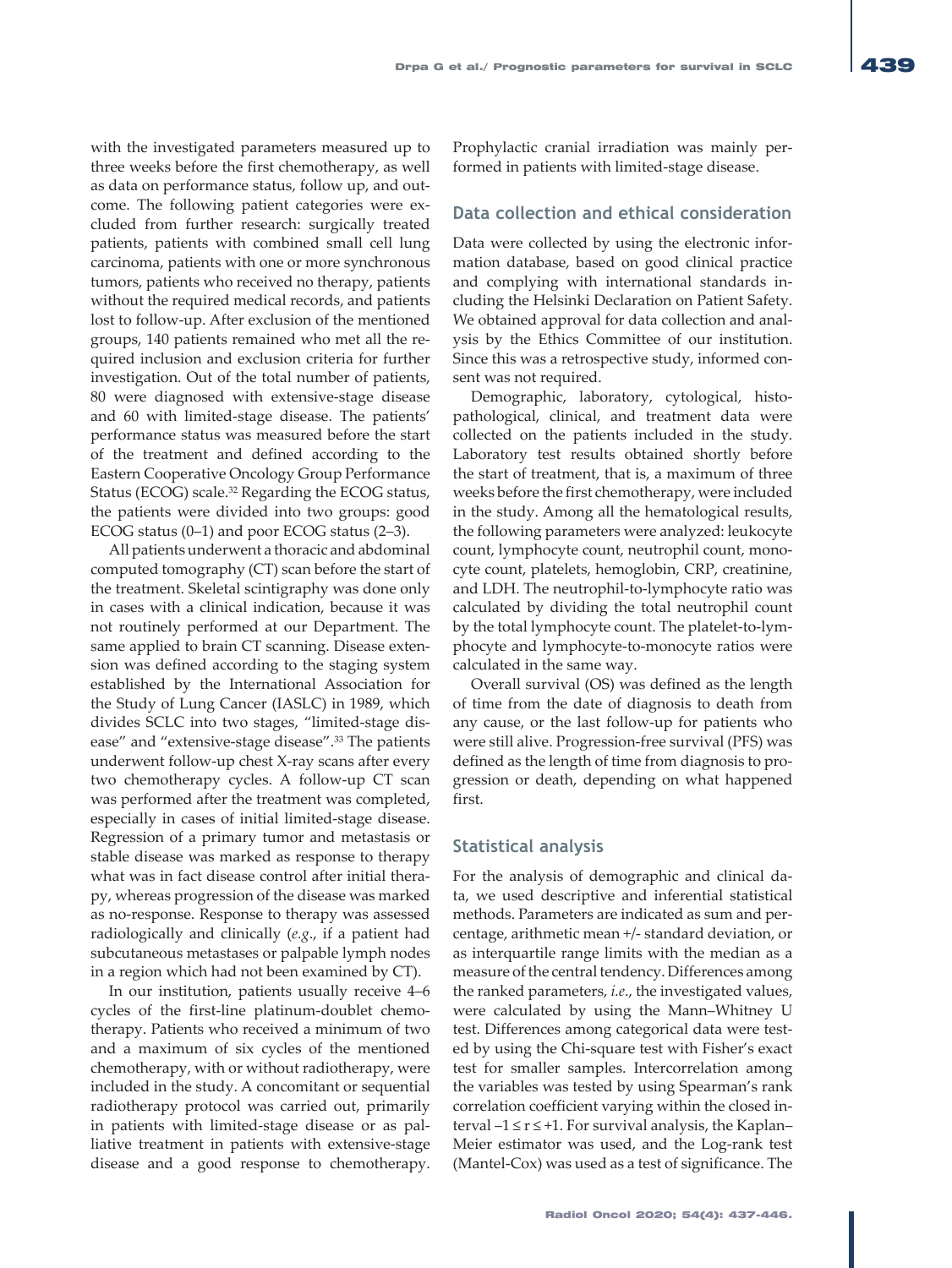#### **TABLE 1.** Patient characteristics regarding the disease stage

| <b>Variable</b>                                                 | $ED-SCIC$ (n = 80)<br>LD-SCLC $(n = 60)$ |                          | p-values |
|-----------------------------------------------------------------|------------------------------------------|--------------------------|----------|
| Age (years)<br>$\overline{x}$ (SD)                              | 63.2(9.1)                                | 63.0(9.4)                | 0.930    |
| Gender<br>Male<br>Female                                        | 55 (68.8%)<br>25 (31.2%)                 | 34 (56.7%)<br>26 (43.4%) | 0.159    |
| Smoking<br>Yes<br><b>No</b>                                     | 77 (96.2%)<br>$3(3.8\%)$                 | 57 (95.0%)<br>$3(5.0\%)$ | 1.000    |
| PS (ECOG)<br>$0 - 1$<br>$2 - 3$                                 | 64 (80.0%)<br>16 (20.0%)                 | 52 (86.7%)<br>8 (13.3%)  | 0.368    |
| Chest irradiation<br>Yes<br><b>No</b>                           | $9(11.2\%)$<br>71 (88.8%)                | 36 (60.0%)<br>24 (40.0%) | < 0.0001 |
| PCI<br>Yes<br>No.                                               | $2(2.5\%)$<br>78 (97.5%)                 | 10 (16.7%)<br>50 (83.3%) | 0.004    |
| Disease control<br>Yes<br>No                                    | 63 (78.8%)<br>17 (21.2%)                 | 56 (93.3%)<br>4(6.7%)    | 0.018    |
| PFS (weeks)<br>$\overline{x}$ (SD)                              | 30.1(14.5)                               | 60.3 (57.9)              | 0.0001   |
| OS (weeks)<br>$\overline{x}$ (SD)                               | 48.3 (23.4)                              | 83.3 (59.3)              | < 0.0001 |
| Outcome<br>dead<br>alive                                        | 79 (98.8%)<br>$1(1.2\%)$                 | 46 (76.7%)<br>14 (23.3%) | 0.013    |
| WBC count (x 109/l)<br>$\overline{x}$ (SD)                      | 9.1(3.7)                                 | 9.2(3.3)                 | 0.686    |
| Platelet count (x<br>10 <sup>9</sup> /I)<br>$\overline{x}$ (SD) | 293 (119)                                | 304 (95)                 | 0.249    |
| Hemoglobin (g/l)<br>$\bar{x}$ (SD)                              | 130.9 (17.8)                             | 133.0 (16.8)             | 0.540    |
| CRP (mg/l)<br>$\overline{x}$ (SD)                               | 34.2 (44.6)                              | $21.2$ (26.6)            | 0.048    |
| Creatinine (umol/l)<br>$\bar{x}$ (SD)                           | 81.9 (20.0)                              | 82.3 (29.6)              | 0.443    |
| LDH (U/I)<br>$\overline{x}$ (SD)                                | 336.2 (193.5)                            | 311.1 (607.3)            | 0.004    |
| Lymphocytes (x<br>10 <sup>9</sup> /I)<br>$\overline{x}$ (SD)    | 1.6(0.8)                                 | 1.7(0.7)                 | 0.202    |
| Neutrophils (x 10 <sup>9</sup> /l)<br>$\overline{x}$ (SD)       | 6.6(3.4)                                 | 6.6(3.2)                 | 0.812    |
| Monocytes (x109/l)<br>$\bar{x}$ (SD)                            | 0.7(0.3)                                 | 0.7(0.3)                 | 0.700    |
| <b>NLR</b><br>$\overline{x}$ (SD)                               | 5.1 (3.6)                                | 4.6 $(3.4)$              | 0.485    |
| <b>PLR</b><br>$\bar{x}$ (SD)                                    | 217.9 (119.9)                            | 213.4 (123.3)            | 0.714    |
| LMR<br>$\overline{x}$ (SD)                                      | 2.5(1.4)                                 | 3.0(2.4)                 | 0.271    |

CRP = C-reactive protein; ECOG = Eastern Cooperative Oncology Group; ED-SCLC = extensivestage disease small cell lung cancer; LDH = lactate dehydrogenase; LD-SCLC = limited-stage disease small cell lung cancer; LMR = lymphocyte-to-monocyte ratio; NLR = neutrophil-to-<br>lymphocyte ratio; OS = overall survival; SD = standard deviation; PCI = prophylactic cranial<br>irradiation; PFS = progression- free sur status; WBC = white blood cells;  $\bar{x}$  = arithmetic mean

> Cox regression was used for determining possible multiple interactions among the parameters. The Cox regression was performed in the case of  $p < 0.3$

or for clinically relevant parameters. All P values were two-tailed. The level of significance was set at Alpha = 0.05. Statistical analysis was performed by using IBM SPSS Statistics for Windows, Version 21.0 (IBM SPSS Inc, Chicago, IL, USA).

Cut-off values suggested by the literature were used for testing the potential prognostic value of the investigated ratios, since the ROC curves of the investigated ratios did not have a statistical significance. All ratios were tested regarding two cut-off values. The cut-off values for NLR were 4 and 5, those for PLR were 150 and 250, and those for LMR were 2.64 and 4.19.34-39

### **Results**

#### **Patient characteristics**

Patient characteristics regarding the disease stage are shown in Table 1. Out of 438 patients diagnosed with small cell lung cancer or mixed neuroendocrine carcinoma between 2012 and 2016, 140 met the inclusion and exclusion criteria and were included in the study. Of those 140 patients, 80 were diagnosed with extensive-stage disease and 60 with limited-stage disease. The mean patient age was 63.1 years with a mean deviation of 9.2 years (42–87 years of age). Slightly more males than females were involved in the study (89 or 63.6%). The majority of the patients were smokers (95.7%), of good performance status, 0–1 according to the ECOG scale (82.9%). Only 14 patients (10%) received less than 4 chemotherapy cycles. Fortyfive patients (32%) underwent radiotherapy, most of whom were in the limited-stage disease group. Only twelve patients underwent PCI (8.6%), again significantly more in the limited-stage disease group. Disease control was observed in 119 patients (85%). After two years, 125 patients (89.2%) died. Fifteen out of the total number of patients included in the analysis (10.7%) survived for more than 2 years, and all of them belonged to the limited-stage disease group. According to the statistical analysis, disease control, PFS, OS, and outcome were significantly better in the limited-stage disease group. Of the laboratory parameters, a significant statistical difference regarding the disease stage was only observed for CRP and LDH. The mean NLR and PLR values were higher in the extensive-stage disease group of patients, while the mean LMR value was higher in the limited-stage disease group, but the difference was not statistically significant. In the extensive-stage disease group, a statistically significant difference of LMR values regarding patient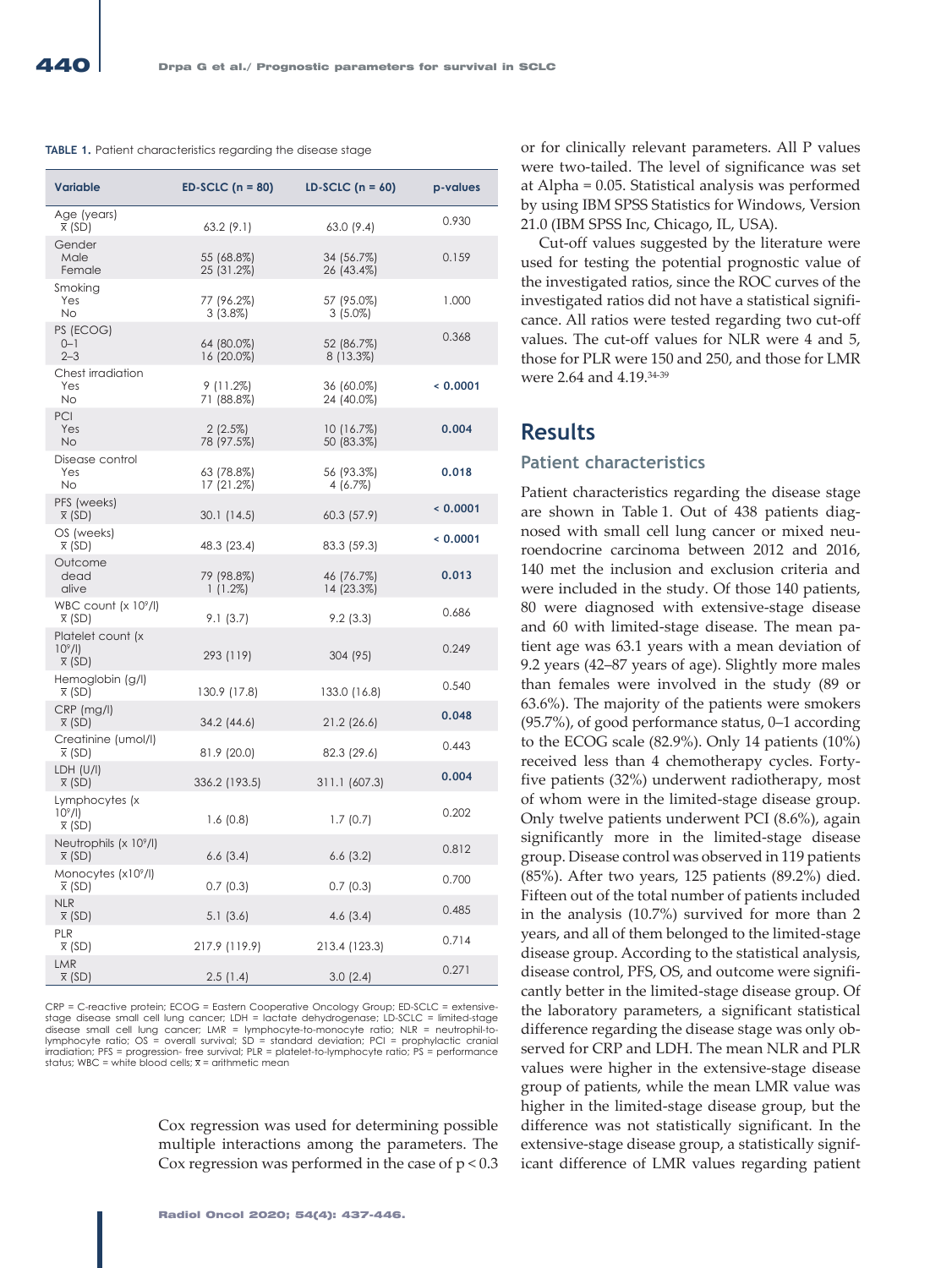**TABLE 2.** Prognostic parameters for survival – all patients

**Variable No. of** 

age was observed, *i.e*., higher LMR values were observed in the younger age group.

### **Survival analysis**

The median survival time for all patients was 52.6 weeks (95% confidence interval [CI] 47.5–57.7). The median survival time for the ED group of patients was 45.7 weeks (95% confidence interval [CI] 42.3–49.2) and for the LD patient group it was 64.1 weeks (95% confidence interval [CI] 56.70–71.6).

According to the Kaplan-Meier estimator, survival analysis of all 140 patients showed a statistically significant difference in the overall survival regarding disease extension, radiotherapy to the primary tumor, prophylactic brain irradiation and disease control. Therefore, patients with limited-stage disease, patients with disease control, irradiated patients and patients who underwent PCI had a better survival. Of the laboratory parameters, a statistically significant difference in the overall survival was observed regarding the hemoglobin, CRP, LDH, and boundary monocyte values, whereas a statistically significant difference in the overall survival regarding the ECOG status, NLR, PLR, and LMR was not observed (Table 2).

Separate testing showed a statistically significant difference in overall survival in patients with extensive-stage disease, considering the presence of skin metastases and laboratory parameters including LDH and NLR, regardless of the cut-off values. Therefore, a better overall survival was observed in the patients who did not have skin metastases and had lower LDH and NLR values (Table 3). No positive correlation between overall survival and ECOG status, number of metastatic sites, and disease control was observed in the subjects with metastatic disease.

A statistically significant difference in overall survival, regarding the ECOG status, radiotherapy of the primary tumor, prophylactic cranial irradiation, and laboratory values such as hemoglobin and creatinine levels, was determined in the limited-stage disease group of patients (Table 4).

As we have already mentioned, Cox regression was used for determining possible multiple interactions among the variables. Thus, all statistically significant parameters from the Kaplan-Meier analysis were included in the multiple regression model. In this model LDH became the most significant prognostic factor in extensive-stage disease, while the ECOG performance status became the

|  |                                    |                                                | patients  | (weeks) - 95% CI                       | (log-rank test) |
|--|------------------------------------|------------------------------------------------|-----------|----------------------------------------|-----------------|
|  | Extent of<br>disease               | LD<br>ED                                       | 60<br>80  | 64.1 (56.7–71.6)<br>45.7 (42.3-49.2)   | 0.0001          |
|  | Chest<br>irradiation               | Yes<br><b>No</b>                               | 45<br>95  | 69.1 (63.3-75.0)<br>45.3 (39.0-51.6)   | < 0.0001        |
|  | PCI                                | Yes<br><b>No</b>                               | 12<br>128 | 69.0 (12.3-125.7)<br>49.1 (43.4-54.9)  | 0.003           |
|  | <b>Disease</b><br>control          | Yes<br><b>No</b>                               | 119<br>21 | 53.4 (49.5-57.3)<br>$36.4$ (25.3-47.5) | 0.013           |
|  | Hemoglobin<br>(g/l)                | $F \geq 119$<br>$M \geq 138$<br>< 138<br>< 119 | 78<br>62  | 57.1 (50.6-63.6)<br>40.6 (28.9-52.3)   | 0.006           |
|  | $CRP$ (mg/l)                       | < 5.0<br>$\geq 5.0$                            | 35<br>104 | 57.1 (48.9-65.4)<br>47.9 (41.4–54.3)   | 0.026           |
|  | LDH (U/I)                          | < 241<br>$\geq 241$                            | 55<br>56  | 63.0 (53.0-73.0)<br>37.0 (27.7-46.3)   | 0.002           |
|  | Monocytes<br>(x10 <sup>9</sup> /I) | $\leq 0.84$<br>> 0.84                          | 99<br>41  | 55.0 (49.5-60.5)<br>44.3 (33.2-55.4)   | 0.048           |

**Median survival** 

CRP = C-reactive protein; ED = extensive-stage disease; LD = limited-stage disease; LDH - lactate dehydrogenase; PCI = prophylactic cranial irradiation

**TABLE 3.** Prognostic parameters for survival – extensive-stage disease (ED)

| Variable        |                     | No. of<br>patients | <b>Median survival</b><br>(weeks) - 95% CI | p-values<br>(log-rank test) |
|-----------------|---------------------|--------------------|--------------------------------------------|-----------------------------|
| Skin metastases | Yes<br><b>No</b>    | 4<br>76            | $15.9$ (0.7-31.0)<br>46.9 (42.7-51.0)      | < 0.0001                    |
| LDH (U/I)       | < 241<br>$\geq 241$ | 26<br>36           | 54.0 (45.4-62.6)<br>33.7 (22.8-44.6)       | 0.017                       |
| NI <sub>R</sub> | < 4<br>$\geq 4$     | 40<br>40           | 50.1 (43.5–56.8)<br>44.7 (37.4-52.0)       | 0.026                       |
| <b>NLR</b>      | < 5<br>$\geq 5$     | 50<br>30           | 50.1 (44.7–55.6)<br>39.6 (30.7-48.5)       | 0.036                       |

LDH = lactate dehydrogenase; NLR = neutrophil-to-lymphocyte ratio

most powerful one in limited-stage disease. The data are presented in Table 5.

### **Discussion**

Numerous prognostic factors were investigated in various cancer types in order to find the factor which would most accurately define the patient groups that could benefit from a certain therapy and consequently expect a better survival.39 The established fact about the important role inflammation plays in the process of carcinogenesis has led to research into the prognostic significance of various inflammatory markers. In the past decade numerous papers have been published on such research in relation to non-small cell lung cancer29,31, but, very few studies of this kind have been done for small cell lung cancer. The present study

**p-values**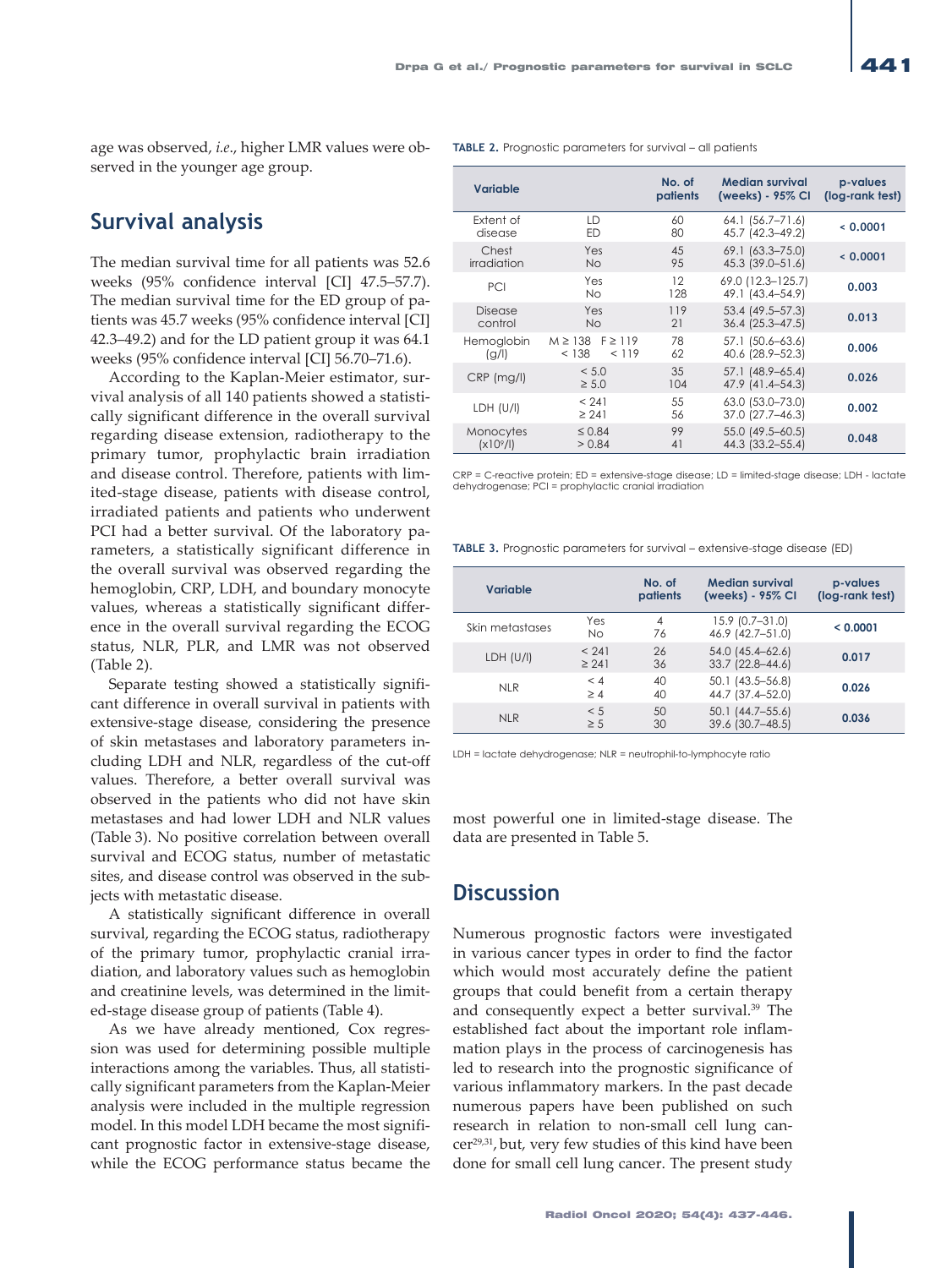#### **TABLE 4.** Prognostic parameters for survival – limited-stage disease (LD)

| <b>Variable</b>        |                                               | No. of<br>patients | <b>Median survival</b><br>(weeks) - 95% CI (log-rank test) | p-values |
|------------------------|-----------------------------------------------|--------------------|------------------------------------------------------------|----------|
| PS (ECOG)              | $0 - 1$<br>$2 - 3$                            | 52<br>8            | 66.3 (57.6–75.0)<br>$35.9$ $(8.3 - 63.4)$                  | 0.007    |
| Chest<br>irradiation   | Yes<br>No.                                    | 36<br>24           | 70.7 (51.8-89.6)<br>$36.7$ (16.1–57.3)                     | 0.003    |
| PCI                    | Yes<br><b>No</b>                              | 10<br>50           | 102.0 (0.0-209.6)<br>58.3 (46.7–69.8)                      | 0.032    |
| Hemoglobin<br>(g/l)    | $M \ge 138$ F $\ge 119$<br>< 138<br>< 119     | 35<br>25           | 71.9 (57.0-86.8)<br>54.3 (17.7-90.9)                       | 0.033    |
| Creatinine<br>(umol/l) | $M < 125$ F < 107<br>$\geq$ 125<br>$\geq 107$ | 57<br>3            | 66.3 (58.6-74.0)<br>32.9 (27.8-37.9)                       | 0.001    |

ECOG = Eastern Cooperative Oncology Group; PCI = prophylactic cranial irradiation; PS = performance status

#### **TABLE 5.** Results of Cox regression analysis

| Variable          |                          | <b>HR</b> | 95.0% CI for HR |        |         |
|-------------------|--------------------------|-----------|-----------------|--------|---------|
| <b>ED-SCLC</b>    |                          |           | Lower           | Upper  | p-value |
| Skin metastases   | Yes vs No                | 0.034     | 0.006           | 0.192  | 0.000   |
| LDH               | $< 241$ vs. $\geq 241$   | 1.691     | 1.130           | 2.530  | 0.011   |
| Monocytes         | $\leq$ 0.84 vs. $>$ 0.84 | 1.057     | 0.675           | 1.655  | 0.809   |
| <b>NLR</b>        | $<$ 4 vs. $\geq$ 4       | 1.497     | 0.757           | 2.961  | 0.246   |
| <b>NLR</b>        | $< 5$ vs. $\geq 5$       | 0.795     | 0.391           | 1.615  | 0.525   |
| LD-SCLC           |                          |           |                 |        |         |
| <b>ECOG</b>       | $0-1$ vs. $2-3$          | 2.865     | 1.032           | 7.953  | 0.043   |
| Chest irradiation | Yes vs. No               | 1.558     | 0.793           | 3.047  | 0.195   |
| PCI               | Yes vs. No               | 2.038     | 0.893           | 4.654  | 0.091   |
| Hemoglobin        | Normal vs. Anemia        | 1.439     | 0.773           | 2.678  | 0.251   |
| Creatinine        | Normal vs. Elevated      | 1.432     | 0.155           | 13.198 | 0.751   |

CI = confidence interval; ECOG = Eastern Cooperative Oncology Group, ED-SCLC = extensivestage disease small cell lung cancer; HR = hazard ratio; LDH = lactate dehydrogenase; LD-SCLC = limited-stage disease small cell lung cancer; NLR = neutrophil-to-lymphocyte ratio; PCI = prophylactic cranial irradiation

> was conducted with the intention to determine potential prognostic parameters of survival in a European population of patients diagnosed with SCLC. Survival parameters were identified for the whole population of patients, as well as separately for patients with extensive-stage and those with limited-stage disease, in order to determine differences between these two groups.

> As disease extension and performance status are generally among the most investigated prognostic parameters, they were verified as the most important for SCLC as well.23 Our study also showed that disease extension was a significant prognostic factor, and certainly the most significant predictor of longer survival. On the other hand, performance status showed a prognostic value only for the

limited-stage disease patient group, which can be explained by the fact that it was possibly assessed more accurately in this patient group. As a matter of fact, performance status assessment is a subjective method and in retrospective studies there is always a possibility that the criteria for certain patients varied. Unlike in other neoplasms, age did not have a prognostic significance in most of the studies regarding SCLC, which was confirmed in our study, too.<sup>23</sup> Neither gender nor smoking status had a prognostic significance, but, it is noteworthy that the number of non-smokers in the study was negligible. Of all the variables, radiotherapy, PCI and disease control had a survival impact in the whole research patient group. When we separated the patients with extensive-stage from those with limited-stage disease, radiotherapy and PCI retained a survival impact in the patients with limited-stage disease, as we expected. However, disease control showed prognostic value neither in LD nor in ED.

In the last few decade various laboratory parameters regarding prognostic value have been investigated. Their ratios have also been investigated recently. Some studies verified a prognostic significance of hemoglobin, leukocyte count, CRP, LDH, and serum sodium concentration in SCLC.23,25,40 The prognostic significance of hemoglobin and LDH was confirmed in our patients, along with a lower significance of CRP and monocyte count as prognostic factors. When we excluded disease extension from the analysis, LDH retained a prognostic significance in the ED group, while hemoglobin retained a prognostic significance in the LD group of patients. Besides, creatinine level occurred as an independent prognostic factor for survival in the LD group of patients, but again only in the extremely small number of patients with increased creatinine levels.

Although the combinations of various laboratory indicators, including NLR, PLR, and LMR, have already been examined as prognostic factors in SCLC, a relatively small number of studies have been published regarding this type of cancer. Most of the published papers investigating the predictive significance of these parameters in patients with lung cancer address non-small cell lung carcinoma.29-31 Consulting the literature in English until May, 2020, we found a total of twenty studies, seven of which had been published in 2019, which investigated one or more of these three ratios in patients with small cell lung cancer. It is interesting to note that most of the studies relate to the Asian population. For example, the prog-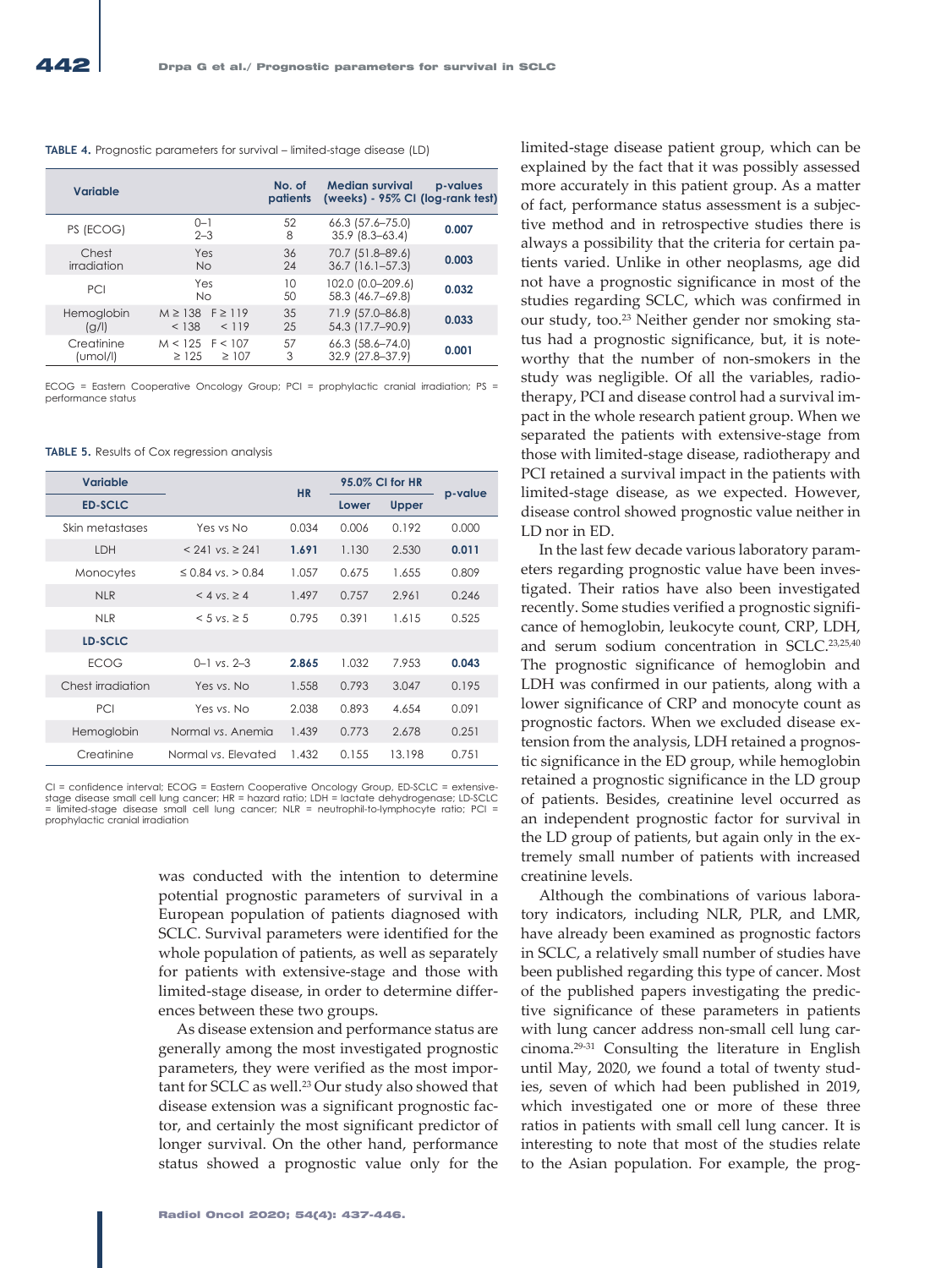**Survival Functions** 

 $20<sup>1</sup>$  $\sqrt{2}$  $600$ 

nostic significance of LMR in SCLC was only investigated in two studies, both conducted in the Asian population.38,41 Out of twelve studies which investigated the prognostic value of PLR alone or in combination with NLR, only one was done in Europe.35 NLR, as the most researched ratio, was the subject of investigation in seventeen studies, of which only three were European.25,35,42 There are only two studies investigating the prognostic role of NLR and/or PLR exclusively in the ED group of patients.34,43 To our knowledge, to date neither of these two parameters have been investigated on a European population in cases of extended SCLC.

As race has been determined as a significant prognostic factor in SCLC patients, in the sense that being Caucasian represents a favorable independent prognostic factor, we were interested in whether our results would differ from the ones obtained elsewhere so far.<sup>5</sup>

It is important to mention that the results of the former studies are inconsistent, that is, some studies showed a statistically significant correlation between the NLR and PLR ratios and overall survival of the patients, while others did not yield a statistical significance. In fact, some studies didn't investigate these ratios in correlation with survival at all.44-46 The only prospective study conducted in the USA on more than 900 patients verified that NLR was a prognostic parameter for OS only in the extensive-stage disease group of patients, which is consistent with our results.47 The same study established that PLR was a prognostic parameter for OS only in limited-stage disease, which was different from our results. There are no prospective studies for LMR. Most retrospective studies which investigated NLR established its prognostic value, regardless of whether it was investigated in LD, ED, or simultaneously in both patient groups. Among twelve retrospective studies investigating PLR, only three showed a prognostic significance of this parameter.48-50 Out of the two studies investigating LMR, only one showed a prognostic significance of this parameter.<sup>38</sup>

In the prospective study mentioned above, among other things it was established that NLR and PLR were statistically significantly greater in patients with extended disease.47 In our study, the mean values of NLR and PLR were also higher in ED patients, while LMR was higher in LD, although the difference was not statistically significant. On the other hand, we found statistically significant differences in LMR values in correlation with patient age in the ED group, *i.e*., higher LMR values in the younger age group of these patients.

FIGURE 1. Probability of survival of all patients according to stage (p < 0.0001).

 $12000$ 

.<br>Nil C  $\frac{1}{2}$ 



**FIGURE 2.** Probability of survival of extensive-stage disease small cell lung cancer patients according to neutrophil-to-lymphocyte ratio (NLR) cut-off 4 (p = 0.026) and NLR cut-off  $5 (p = 0.036)$ .

In spite of the fact that some of our results were consistent with those from the only prospective study, our study had numerous limitations. In every study where data are collected from available records, there is a possibility that some of it may not be reliable, particularly data undergoing subjective assessment. As mentioned earlier, performance status is one of such parameters, thus making it more difficult for analysis in retrospective studies. A similar situation may arise in the assessment of peripheral lymph node regression during patient follow up and evaluation of the response to treatment.

Furthermore, in the determination of disease extent, especially in concomitant chemoradiotherapy candidates, assessment based only on clinical examination, bronchoscopy, and CT is not sufficient. Since this type of carcinoma is characterized by rapid spread, complete staging should be done prior to treatment, including brain CT and bone scintigraphy. This is the standard procedure at our

 $T<sub>5</sub>$ 

 $120.00$ 

**Survival Function** 

 $\overline{a}$  $\mathbb{R}$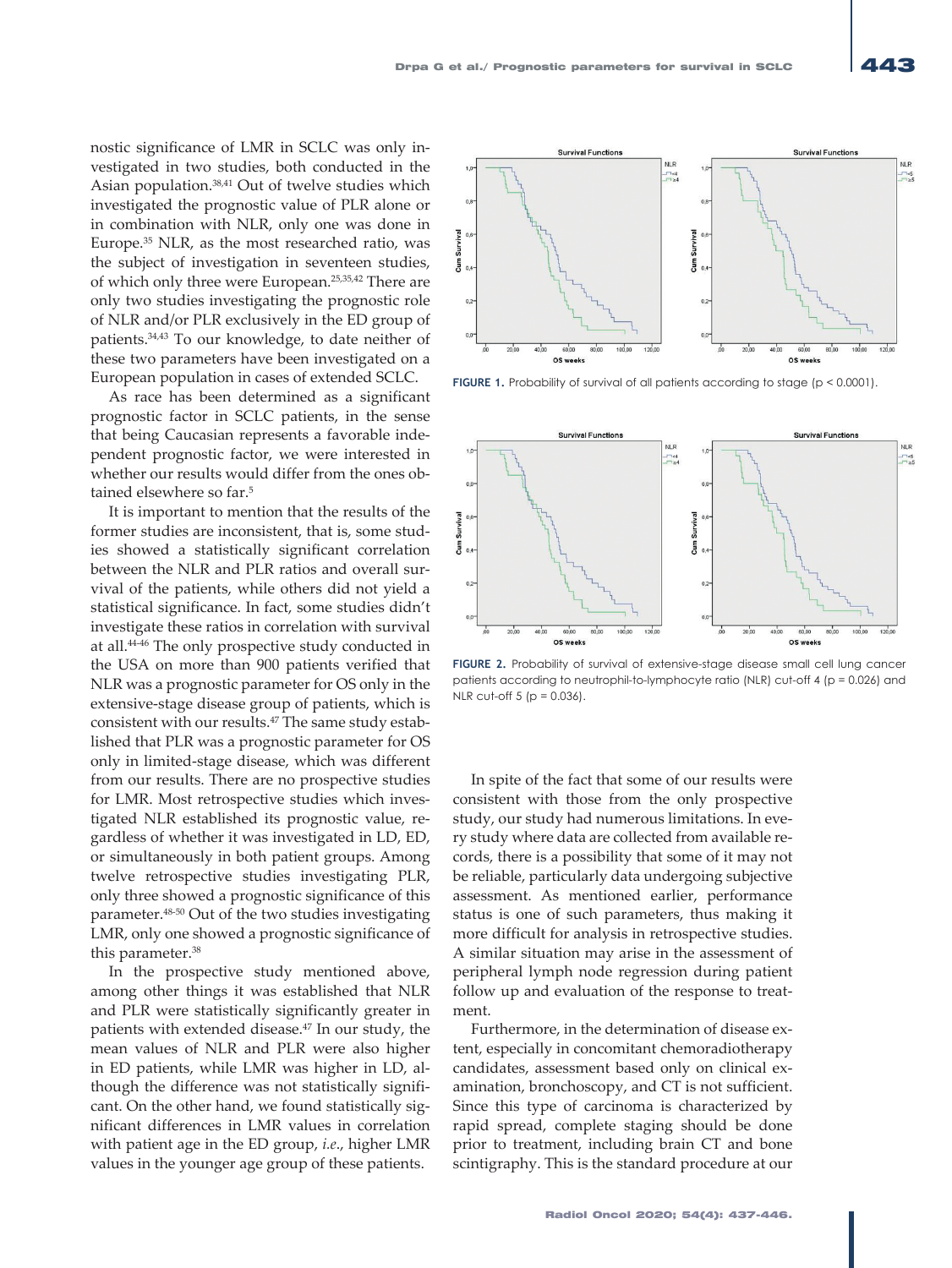institution today, but was not always possible in the past for technical reasons.

The relatively small number of subjects enrolled in the study was also a limitation. However, two published studies enrolled approximately the same number of patients.<sup>51,52</sup> Also, some of the published studies were conducted in even smaller groups of participants.44,51,53 Although some studies had a large number of patients, they didn't analyze patients separately considering disease extension.<sup>54</sup>

It is important to note that the number of patients enrolled in the study was probably not adequate for the analysis of certain variables. Namely, only a very small number of patients with skin metastases and increased creatinine participated in the study, as well as very few patients with a low performance status. This presents a problem for many studies, since low-performance status patients are usually not candidates for differential treatment and are rarely included in clinical studies. The same applies for kidney failure patients. On the other hand, since the skin is an uncommon metastatic site, such patients are rare. Considering the confidence interval, it is clear that according to this study skin metastases are not a favorable indicator of survival. On the contrary, creatinine can be considered a favorable indicator of survival despite the small number of patients.

As far as the investigated treatment procedures and their prognostic values are concerned, there are certain limitations as well. In the group of all patients, statistically significant differences were found for survival in relation to PCI and thoracic irradiation. However, when the patients were analyzed separately in relation to the extent of the disease, those differences disappeared in the ED group. This is due to the fact that disease extent is one of the most important prognostic factors for SCLC, which was established in 2003 in a prospective study involving 436 patients.<sup>23</sup> Therefore, these two patient groups should always be investigated separately, because the differences in their prognoses entail different modes and aims of treatment. In our study, PCI remained prognostically valuable in the LD patient group, but with an insufficient number of subjects for the result to be considered reliable. This treatment procedure has always been controversial, presenting an issue for confrontation and opposing research.<sup>55</sup> The prognostic value of PCI was certainly not the primary aim of our study. In spite of its limitations, we believe that our study will contribute to the elucidation of small cell lung cancer, as well as stimulate further research on this type of carcinoma, which has somehow always remained in the margins of lung cancer research.

### **Conclusions**

The objective of this study was to determine a potential prognostic value of the neutrophil-tolymphocyte, platelet-to-lymphocyte, and lymphocyte-to-monocyte ratios in patients diagnosed with extensive-stage and limited-stage small cell lung cancer. To the best of our knowledge, this is the first study carried out on a European population which analyzed all three of the mentioned ratios. According to the study, NLR could be a good prognostic marker in patients with extensive-stage SCLC. Further prospective studies are definitely needed for this type of cancer.

### **Acknowledgments**

This research was supported by the grant awarded to JK (Croatian Scientific Foundation; IP-06-2016- 1441). This research did not receive any other specific grant from funding agencies in the public, commercial, or not-for-profit sectors.

We wish to thank the Croatian Scientific Foundation for its financial support. We would also like to thank Mario Sekerija for providing us with patient outcome data and Goran Knezevic for the statistical analysis. We are grateful to Aleksandra Zmegac Horvat for language editing of the manuscript.

### **References**

- 1. Bray F, Ferlay J, Soerjomataram I, Siegel RL, Torre LA, Jemal A. Global cancer statistics 2018: GLOBOCAN estimates of incidence and mortality worldwide for 36 cancers in 185 countries. *CA Cancer J Clin* 2018; **68:** 394-424. doi: 10.3322/caac.21492
- 2. Ferlay J, Colombet M, Soerjomataram I, Mathers C, Parkin DM, Piñeros M, et al. Estimating the global cancer incidence and mortality in 2018: GLOBOCAN sources and methods. *Int J Cancer* 2019; **144:** 1941-53. doi: 10.1002/ijc.31937
- 3. Govindan R, Page N, Morgensztern D, Read W, Tierney R, Vlahiotis A, et al. Changing epidemiology of small-cell lung cancer in the United States over the last 30 years: analysis of the surveillance, epidemiologic, and end results database. *J Clin Oncol* 2006; **24:** 4539-44. doi: 10.1200/JCO.2005.04.4859
- 4. Riaz SP, Lüchtenborg M, Coupland VH, Spicer J, Peake MD, Møller H. Trends in incidence of small cell lung cancer and all lung cancer. *Lung Cancer* 2012; **75:** 280-4. doi: 10.1016/j.lungcan.2011.08.004
- 5. Albain KS, Crowley JJ, LeBlanc M, Livingston RB. Determinants of improved outcome in small-cell lung cancer: an analysis of the 2,580-patient Southwest Oncology Group data base. *J Clin Oncol* 1990; **8**: 1563-74. doi: 10.1200/JCO.1990.8.9.1563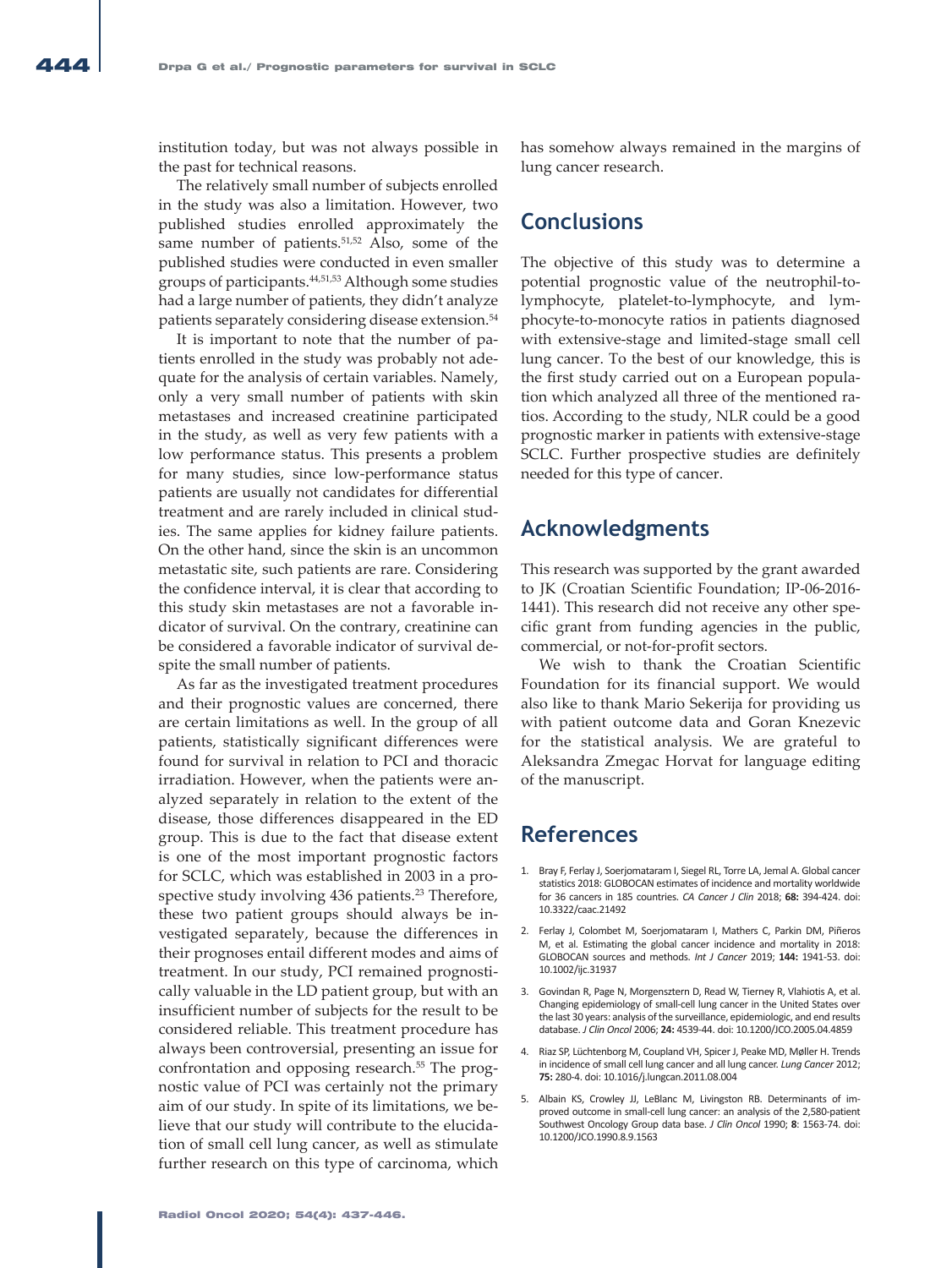- 6. Lally BE, Urbanic JJ, Blackstock AW, Miller AA, Perry MC. Small cell lung cancer: have we made any progress over the last 25 years? *Oncologist* 2007; **12:** 1096-104. doi: 10.1634/theoncologist.12-9-1096
- 7. Yang Y, Yuan G, Zhan C, Huang Y, Zhao M, Yang X, et al. Benefits of surgery in the multimodality treatment of stage IIB-IIIC small cell lung cancer. *J Cancer* 2019; **10:** 5404-12. doi: 10.7150/jca.31202
- 8. Lassen U, Østerlind K, Hansen M, Dombernowsky P, Bergman B, Hansen HH. Long-term survival in small-cell lung cancer: posttreatment characteristics in patients surviving 5 to 18+ years - an analysis of 1,714 consecutive patients. *J Clin Oncol* 1995; **13:** 1215-20. doi: 10.1200/JCO.1995.13.5.1215
- 9. Kato Y, Ferguson TB, Bennett DE, Burford TH. Oat cell carcinoma of the lung. A review of 138 cases. *Cancer* 1969; **23:** 517-24. doi: 10.1002/1097-0142(196903)23:3<517::aid-cncr2820230301>3.0.co;2-l
- 10. Faivre-Finn C, Snee M, Ashcroft L, Appel W, Barlesi F, Bhatnagar A, et al. Concurrent once-daily versus twice-daily chemoradiotherapy in patients with limited-stage small-cell lung cancer (CONVERT): an open-label, phase 3, randomised, superiority trial. *Lancet Oncol* 2017; **18:** 1116-25. doi: 10.1016/S1470-2045(17)30318-2
- 11. Simone CB 2nd, Bogart JA, Cabrera AR, Daly ME, DeNunzio NJ, Detterbeck F, et al. Radiation therapy for small cell lung cancer: an ASTRO clinical practice guideline. *Pract Radiat Oncol* 2020; **10:** 158-73. doi: 10.1016/j. prro.2020.02.009
- 12. Stanic K, Vrankar M, But-Hadzic J. Consolidation radiotherapy for patients with extended disease small cell lung cancer in a single tertiary institution: impact of dose and perspectives in the era of immunotherapy. *Radiol Oncol* 2020; 54(4): 437-446.; 29; **54:** 353-63. doi: 10.2478/raon-2020-0046
- 13. Tian S, Zhang X, Jiang R, Pillai RN, Owonikoko TK, Steuer CE, et al. Survival outcomes with thoracic radiotherapy in extensive-stage small-cell lung cancer: a propensity score-matched analysis of the national cancer database. *Clin Lung Cancer* 2019; **20:** 484-93.e6. doi: 10.1016/j.cllc.2019.06.014
- 14. Tay RY, Heigener D, Reck M, Califano R. Immune checkpoint blockade in small cell lung cancer. *Lung Cancer* 2019; **137:** 31-7. doi: 10.1016/j.lungcan.2019.08.024
- 15. Horn L, Mansfield AS, Szczęsna A, Havel L, Krzakowski M, Hochmair MJ, et al. First-line atezolizumab plus chemotherapy in extensive-stage small-cell lung cancer. *N Engl J Med* 2018; **379:** 2220-9. doi: 10.1056/NEJMoa1809064
- 16. Paz-Ares L, Dvorkin M, Chen Y, Reinmuth N, Hotta K, Trukhin D, et al. Durvalumab plus platinum-etoposide versus platinum-etoposide in firstline treatment of extensive-stage small-cell lung cancer (CASPIAN): a randomised, controlled, open-label, phase 3 trial. *Lancet* 2019; **394:** 1929-39. doi: 10.1016/S0140-6736(19)32222-6
- 17. Mantovani A, Allavena P, Sica A, Balkwill F. Cancer-related inflammation. *Nature* 2008; **454:** 436-44. doi: 10.1038/nature07205
- 18. Tan CSY, Read JA, Phan VH, Beale PJ, Peat JK, Clarke SJ. The relationship between nutritional status, inflammatory markers and survival in patients with advanced cancer: a prospective cohort study. *Support Care Cancer* 2015; **23:** 385-91. doi: 10.1007/s00520-014-2385-y
- 19. Zheng J, Seier K, Gonen M, Balachandran V, Kingham T, D'Angelica M, et al. Utility of serum inflammatory markers for predicting microvascular invasion and survival for patients with hepatocellular carcinoma. *Ann Surg Oncol* 2017; **24:** 3706-14. doi: 10.1245/s10434-017-6060-7
- 20. Maestu I, Pastor M, Gómez-Codina J, Aparicio J, Oltra A, Herranz C, et al. Pretreatment prognostic factors for survival in small-cell lung cancer: a new prognostic index and validation of three known prognostic indices on 341 patients. *Ann Oncol* 1997; **8:** 547-53. doi: 10.1023/a:1008212826956
- 21. Alexandrakis M, Passam F, Moschandrea I, Christophoridou A, Pappa C, Coulocheri S, et al. Levels of serum cytokines and acute phase proteins in patients with essential and cancer-related thrombocytosis. *Am J Clin Oncol* 2003; **26:** 135-40. doi: 10.1097/00000421-200304000-00007
- 22. Petekkaya I, Unlu O, Roach E, Gecmez G, Okoh A, Babacan T, et al. Prognostic role of inflammatory biomarkers in metastatic breast cancer. *J BUON* 2017; **22:** 614-22.
- 23. Bremnes RM, Sundstrom S, Aasebø U, Kaasa S, Hatlevoll R, Aamdal S. The value of prognostic factors in small cell lung cancer: results from a randomised multicenter study with minimum 5 year follow-up. *Lung Cancer* 2003; **39:** 303-13. doi: 10.1016/s0169-5002(02)00508-1
- 24. Haas M, Heinemann V, Kullmann F, Laubender R, Klose C, Bruns C, et al. Prognostic value of CA 19-9, CEA, CRP, LDH and bilirubin levels in locally advanced and metastatic pancreatic cancer: results from a multicenter, pooled analysis of patients receiving palliative chemotherapy. *J Cancer Res Clin Oncol* 2013; **139:** 681-9. doi: 10.1007/s00432-012-1371-3
- 25. Bernhardt D, Aufderstrasse S, König L, Adeberg S, Bozorgmehr F, Christopoulos P, et al. Impact of inflammatory markers on survival in patients with limited disease small-cell lung cancer undergoing chemoradiotherapy. *Cancer Manag Res* 2018; **10:** 6563-9. doi: 10.2147/CMAR.S180990
- 26. Oh SY, Heo J, Noh OK, Chun M, Cho O, Oh YT. Absolute lymphocyte count in preoperative chemoradiotherapy for rectal cancer: changes over time and prognostic significance. *Technol Cancer Res Treat* 2018; **17:** 1533033818780065. doi: 10.1177/1533033818780065
- 27. Ozmen S, Timur O, Calik I, Altinkaynak K, Simsek E, Gozcu H, et al. Neutrophil-lymphocyte ratio (NLR) and platelet-lymphocyte ratio (PLR) may be superior to C-reactive protein (CRP) for predicting the occurrence of differentiated thyroid cancer. *Endocr Regul* 2017; **51:** 131-6. doi: 10.1515/ enr-2017-0013
- 28. Acartürk Tunçay E, Karakurt Z, Aksoy E, Saltürk C, Gungor S, Ciftaslan N, et al. Eosinophilic and non-eosinophilic COPD patients with chronic respiratory failure: neutrophil-to-lymphocyte ratio as an exacerbation marker. *Int J Chron Obstruct Pulmon Dis* 2017; **12:** 3361-70. doi: 10.2147/COPD.S147261
- 29. Zhao Q, Yang Y, Xu S, Zhang X, Wang H, Zhang H, et al. Prognostic role of neutrophil to lymphocyte ratio in lung cancers: a meta-analysis including 7,054 patients. *Onco Targets Ther* 2015; **8:** 2731-8. doi: 10.2147/OTT. S90875
- 30. Yu Y, Qian L, Cui J. Value of neutrophil-to-lymphocyte ratio for predicting lung cancer prognosis: a meta-analysis of 7,219 patients. *Mol Clin Oncol* 2017; **7:** 498-506. doi: 10.3892/mco.2017.1342
- 31. Zhao QT, Yuan Z, Zhang H, Zhang X, Wang H, Wang Z, et al. Prognostic role of platelet to lymphocyte ratio in non-small cell lung cancers: a meta-analysis including 3,720 patients. *Int J Cancer*. 2016; **139:** 164-70. doi: 10.1002/ ijc.30060
- 32. Oken M, Creech R, Tormey D, Horton J, Davis T, McFadden E, et al. Toxicity and response criteria of the Eastern Cooperative Oncology Group. *Am J Clin Oncol* 1982; **5:** 649-55.
- 33. Früh M, De Ruysscher D, Popat S, Crinò L, Peters S, Felip E. Small-cell lung cancer (SCLC): ESMO Clinical Practice Guidelines for diagnosis, treatment and follow-up. *Ann Oncol* 2013; 24**(Suppl 6)**: vi99-105. doi: 10.1093/annonc/mdt178
- 34. Sakin A, Sahin S, Yasar N, Demir C, Arici S, Geredeli C, et al. The relation between hemogram parameters and survival in extensive-stage small cell lung cancer. *Oncol Res Treat* 2019; **42:** 506-15. doi: 10.1159/000501595
- 35. Käsmann L, Bolm L, Schild SE, Janssen S, Rades D. Neutrophil-to-lymphocyte ratio predicts outcome in limited disease small-cell lung cancer. *Lung* 2017; **195:** 217-24. doi: 10.1007/s00408-017-9976-6
- 36. Kang MH, Go SI, Song HN, Lee A, Kim SH, Kang JH, et al. The prognostic impact of the neutrophil-to-lymphocyte ratio in patients with small-cell lung cancer. *Br J Cancer* 2014; **111:** 452-60. doi: 10.1038/bjc.2014.317
- 37. Hong X, Cui B, Wang M, Yang Z, Wang L, Xu Q. Systemic immune-inflammation index, based on platelet counts and neutrophil-lymphocyte ratio, is useful for predicting prognosis in small cell lung cancer. *Tohoku J Exp Med* 2015; **236:** 297-304. doi: 10.1620/tjem.236.297
- 38. Go SI, Kim RB, Song HN, Kang MH, Lee US, Choi HJ. Prognostic significance of the lymphocyte-to-monocyte ratio in patients with small cell lung cancer. *Med Oncol* 2014; **31:** 323. doi: 10.1007/s12032-014-0323-y
- 39. Proctor MJ, Morrison DS, Talwar D, Balmer S, Fletcher C, O'reilly D, et al. A comparison of inflammation-based prognostic scores in patients with cancer. A Glasgow Inflammation Outcome Study. *Eur J Cancer* 2011; **47:** 2633-41. doi: 10.1016/j.ejca.2011.03.028
- 40. Rawson NS, Peto J. An overview of prognostic factors in small cell lung cancer. A report from the Subcommittee for the Management of Lung Cancer of the United Kingdom Coordinating Committee on Cancer Research. *Br J Cancer* 1990; **61:** 597-604. doi: 10.1038/bjc.1990.133